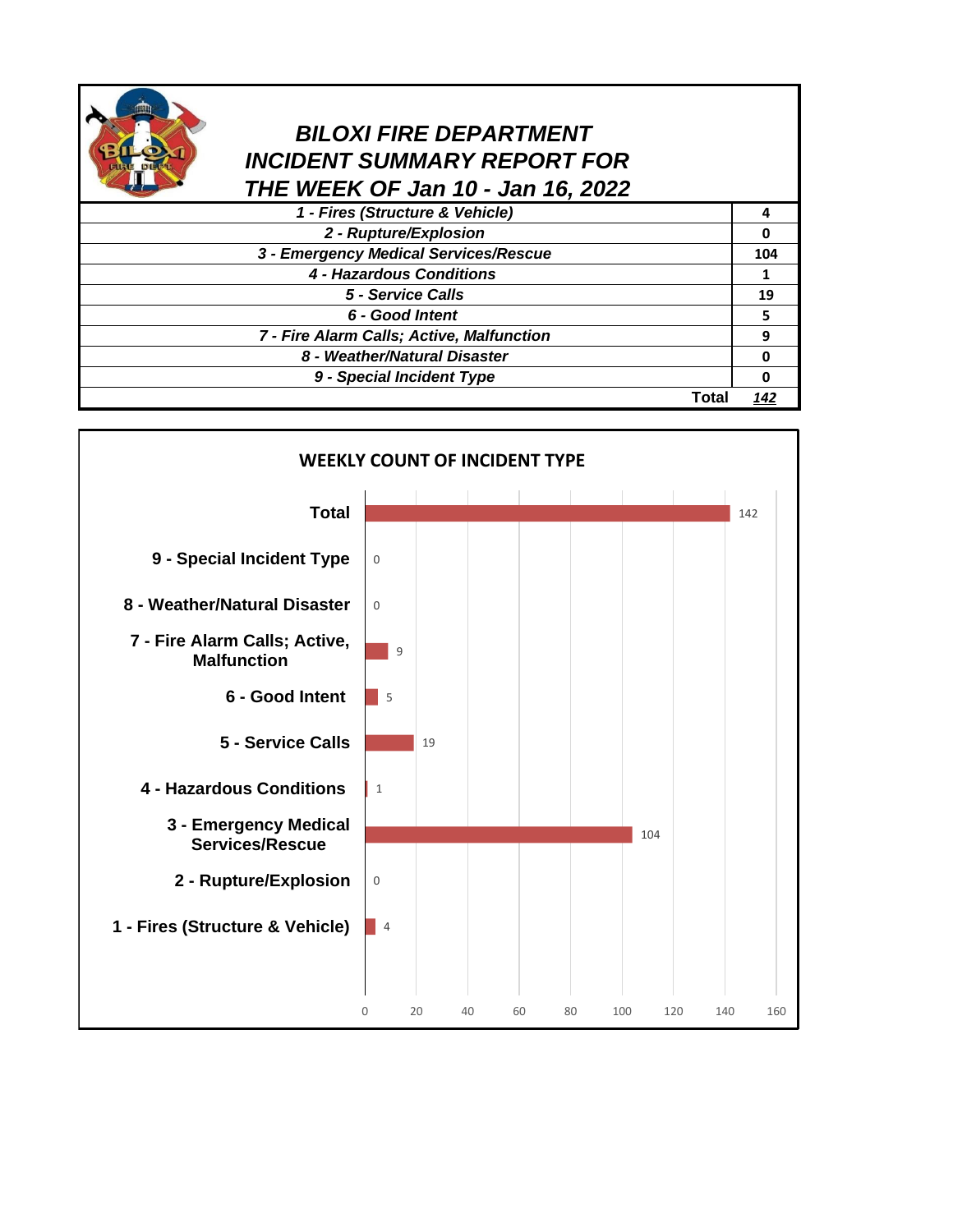**Criminal Intelligence Unit** T. (228) 435-6159 F. (228) 702-3179 ciu@biloxi.ms.us



**Police Chief John B. Miller**

170 Porter Avenue Biloxi, Mississippi 39530 Office: 228.435.6100 Fax: 228.374.1922 www.biloxi.ms.us

**DATE:** January 17, 2022

**RE:** Biloxi Police activity for January 10-16, 2022

| TOTAL CALLS FOR SERVICE               | 1,662 |
|---------------------------------------|-------|
| TOTAL INCIDENT REPORTS (Case Numbers) | 174   |
| TOTAL OFFENSES (Violations/Reports)   | 256   |
| TOTAL ARRESTS                         | 135   |

Calls excluded from call type charts were: Checking Building – 21; Extra Patrol – 493; Suspicious Circumstances – 95; Traffic Stops – 313; and Walk & Talk – 84. Additional details may be viewed at <http://www.crimemapping.com/map/ms/biloxi>.